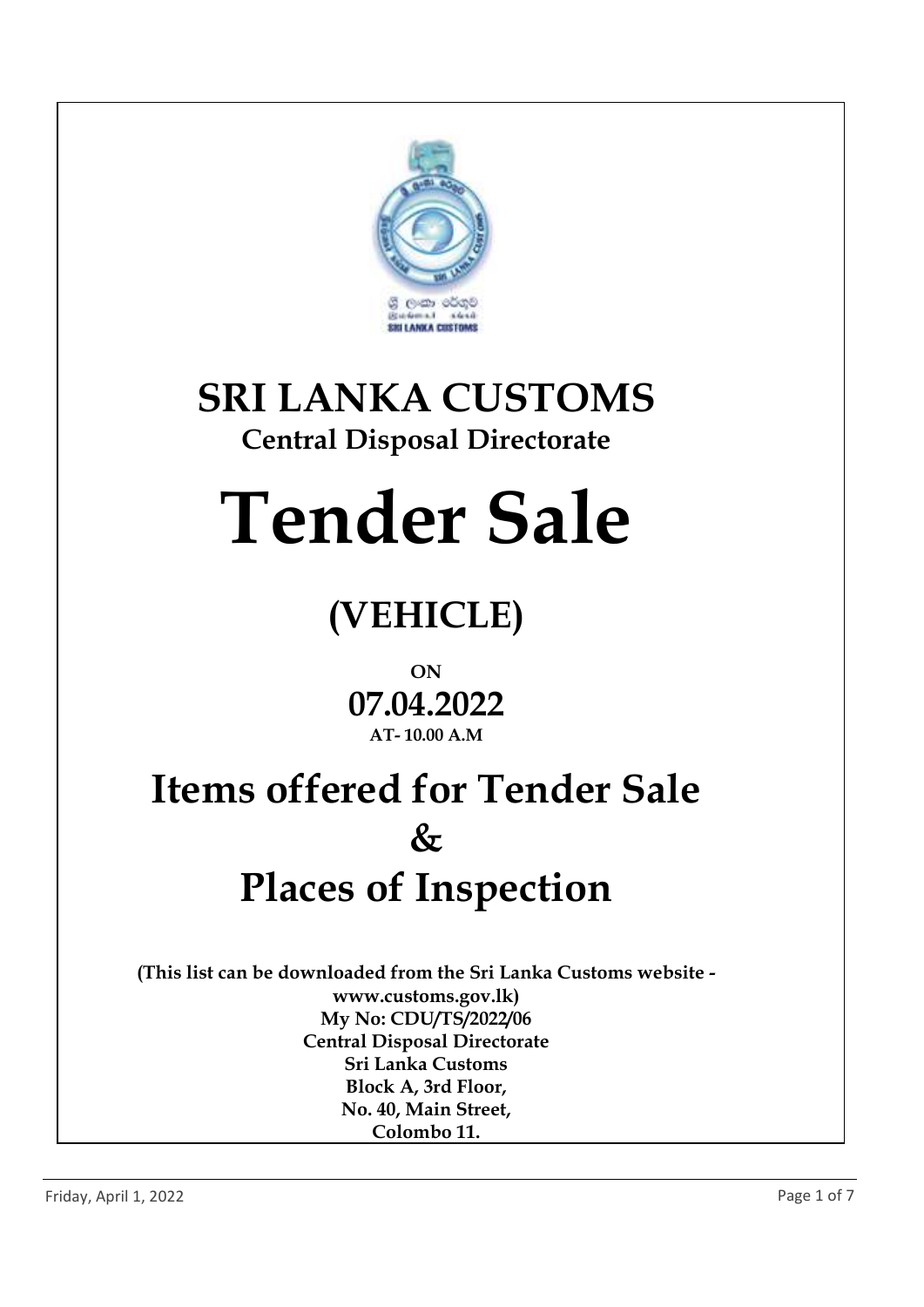| <b>GENERAL CONDITIONS</b>                  |                                                                                                                                                                                                                                                                                                                                                                                                               |                                                           |                      |                                                                                                                           |  |  |
|--------------------------------------------|---------------------------------------------------------------------------------------------------------------------------------------------------------------------------------------------------------------------------------------------------------------------------------------------------------------------------------------------------------------------------------------------------------------|-----------------------------------------------------------|----------------------|---------------------------------------------------------------------------------------------------------------------------|--|--|
|                                            | A. All Bids should be dropped in the Tender Box placed at the Central Disposal Unit, Third Floor, Customs House;<br>Main Street, Colombo 11, not later than 10.00 a.m. on 07.04.2022 Tender box shall be opened immediately<br>after closing the Tender Box.                                                                                                                                                  |                                                           |                      |                                                                                                                           |  |  |
|                                            | <b>INSPECTION DATES &amp; TIMES:</b>                                                                                                                                                                                                                                                                                                                                                                          |                                                           |                      |                                                                                                                           |  |  |
| В.                                         |                                                                                                                                                                                                                                                                                                                                                                                                               |                                                           |                      | Dates: $04^{th}$ , $05^{th}$ & $06^{th}$ of April, 2022 Time: Between 10.00 a.m. to 3.30 p.m. or described in tender list |  |  |
| C.                                         |                                                                                                                                                                                                                                                                                                                                                                                                               |                                                           |                      | Tenderer who wish to bid to the items are required to make a refundable deposit on the following manner                   |  |  |
|                                            |                                                                                                                                                                                                                                                                                                                                                                                                               | (One refundable deposit has to be used for one item only) |                      |                                                                                                                           |  |  |
|                                            | <b>GROUP</b>                                                                                                                                                                                                                                                                                                                                                                                                  | <b>REFUNDABLE DEPOSITS</b>                                | <b>VALUE OF BIDS</b> |                                                                                                                           |  |  |
|                                            | A                                                                                                                                                                                                                                                                                                                                                                                                             | Rs. 5000                                                  | Up to                | Rs 25,000                                                                                                                 |  |  |
|                                            | В                                                                                                                                                                                                                                                                                                                                                                                                             | Rs.10,000                                                 | Up to                | <b>Rs 50,000</b>                                                                                                          |  |  |
|                                            | C                                                                                                                                                                                                                                                                                                                                                                                                             | Rs. 25,000                                                | Up to                | Rs 200,000                                                                                                                |  |  |
|                                            | D<br>Rs. 50,000<br>Rs 500,000<br>Up to                                                                                                                                                                                                                                                                                                                                                                        |                                                           |                      |                                                                                                                           |  |  |
| E<br>Rs. 100,000<br>Rs. 1,000,000<br>Up to |                                                                                                                                                                                                                                                                                                                                                                                                               |                                                           |                      |                                                                                                                           |  |  |
| F<br>Rs. 200,000<br>Up to<br>Rs. 5,000,000 |                                                                                                                                                                                                                                                                                                                                                                                                               |                                                           |                      |                                                                                                                           |  |  |
| G<br>Rs. 400,000<br>Up to                  |                                                                                                                                                                                                                                                                                                                                                                                                               |                                                           | Rs. 10,000,000       |                                                                                                                           |  |  |
|                                            | н                                                                                                                                                                                                                                                                                                                                                                                                             | Rs. 500,000                                               | Up to                | Rs. 15,000,000                                                                                                            |  |  |
|                                            | Rs. 1,000,000<br>Rs. 15,000,000<br>J<br>More than                                                                                                                                                                                                                                                                                                                                                             |                                                           |                      |                                                                                                                           |  |  |
|                                            | Tender lists, General conditions and further details could be obtained from the office of the Deputy Director<br>D.<br>of Customs, Central Disposal Unit of the Sri Lanka Customs, situated at the Third Floor of Customs House,<br>No. 40, Main Street, Colombo 11, on payment of Rs. 25/= on $04^{\text{th}}$ , $05^{\text{th}}$ & $06^{\text{th}}$ of April, 2022 Time:<br>Between 10.00 a.m. to 3.30 p.m. |                                                           |                      |                                                                                                                           |  |  |
|                                            | Bids for each item should be submitted in original tender forms signed by SC (CDD) or any person<br>Е.                                                                                                                                                                                                                                                                                                        |                                                           |                      |                                                                                                                           |  |  |
|                                            | Authorized by him. These forms could be obtained between 10.00 a.m. to 3.30 p.m. of $04^{th}$ , $05^{th}$ & $06^{th}$ of                                                                                                                                                                                                                                                                                      |                                                           |                      |                                                                                                                           |  |  |
|                                            | April, 2022 on payment of a non-refundable deposits as follows,                                                                                                                                                                                                                                                                                                                                               |                                                           |                      |                                                                                                                           |  |  |

| <b>CATEGORY</b> | <b>VALUE OF BIDS</b>   | <b>NON REFUNDABLE DEPOSITS</b> |
|-----------------|------------------------|--------------------------------|
| 1               | Up to Rs. 2 Million    | <b>Rs. 300</b>                 |
| 2               | Up to Rs. 10 Million   | Rs. 1,000                      |
| 3               | Up to Rs. 50 Million   | Rs. 3,500                      |
| 4               | Up to Rs. 100 Million  | Rs. 12,500                     |
| 5               | Up to Rs. 200 Million  | Rs. 20,000                     |
| 6               | Up to Rs. 500 Million  | Rs. 35,000                     |
|                 | Up to Rs. 1000 Million | Rs. 60,000                     |
| 8               | Above Rs. 1000 Million | Rs. 100,000                    |
|                 |                        |                                |

- **F.** The bidder should manually sign each and every Bid Form and shall provide all particulars required therein
- **G.** (i) The price quoted must be written clearly and legibly **in words and figures.** (ii) Any alterations and amendments should be authenticated by the tenderer as otherwise the offer is liable to be rejected. The successful tenderer has to pay value added tax and PAL as shown in the Tender Sale List additionally with the price on which the Bid Awarded..
- **H.** The successful Bidder is required to make **full payment within 04 working days from** the tender date. All goods shall be cleared within 07 days. In case the purchaser fails to do adhere to the above conditions will result the award of each item being invalidated and the refundable deposit being forfeited
- **I.** The Director General of Customs reserves the right to withdraw any item put up for sale at any time. The decision of the Tender Board shall be final on any matter related to the Tender Sale.
- **J. The bidder must satisfy himself to the condition of the goods and the quantities thereof, and the Director General of Customs does not warrant the quality, quantity or condition of the said goods or the title to the goods. The purchaser shall not be entitled to any remission of the purchase price on any ground whatsoever.**

**Superintendent of Customs Central Disposal Directorate Sri Lanka Customs.**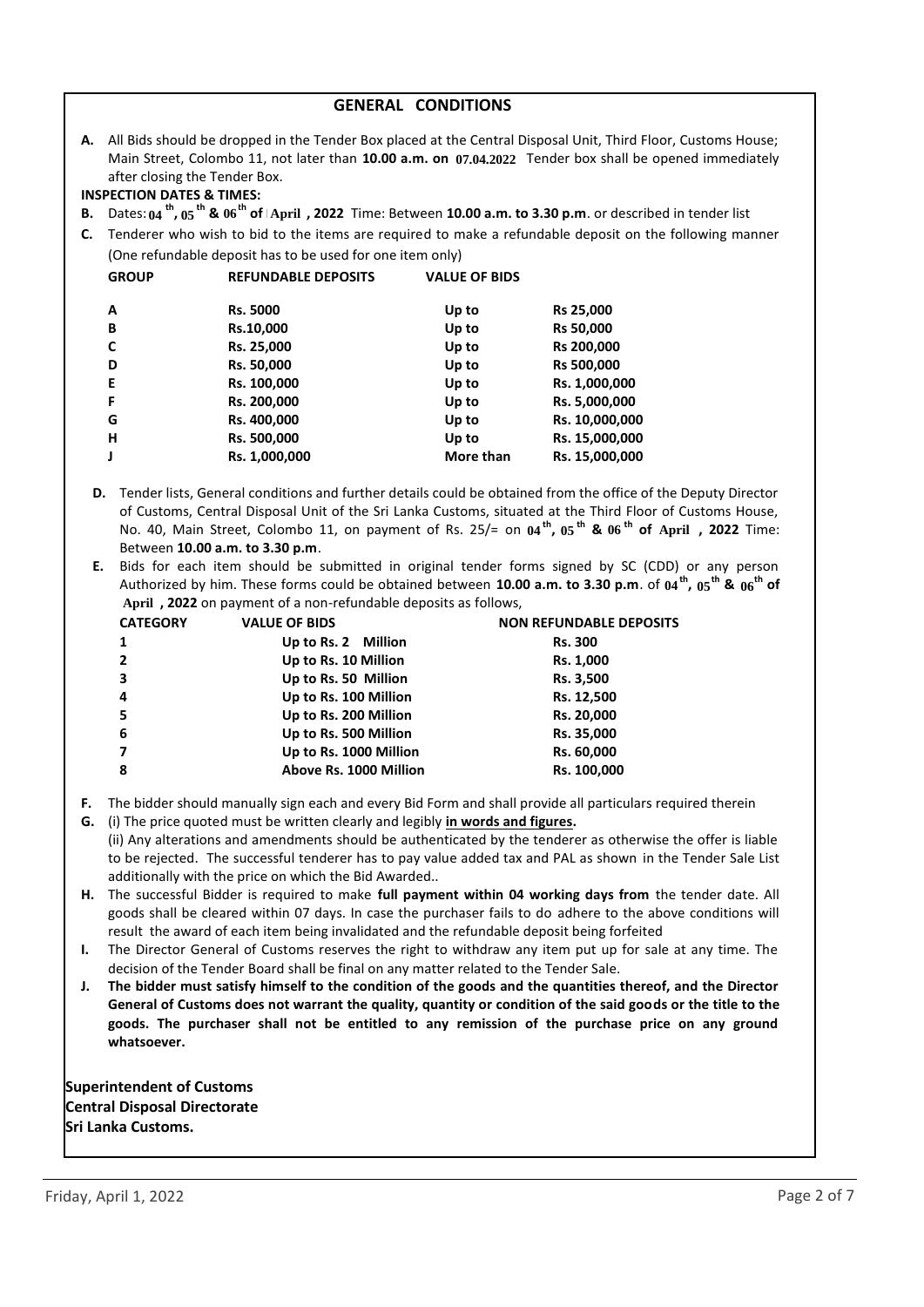#### Vehicle Items

| Item<br>No.    | <b>Quantity and Goods Description</b>                                                                                                                                                                                                      | License<br>Requirment | <b>Case No and SR Number</b> |
|----------------|--------------------------------------------------------------------------------------------------------------------------------------------------------------------------------------------------------------------------------------------|-----------------------|------------------------------|
|                | Inspection for Items has been arranged between 2.00 p.m. to 3.00 p.m. the day<br><b>CFS 06 Warehouse</b><br>before and two days before the opening of the Tender at CFS 06 Warehouse                                                       |                       |                              |
| $\mathbf{1}$   |                                                                                                                                                                                                                                            |                       | D/2018/0019/CCR/2017         |
|                |                                                                                                                                                                                                                                            |                       | SR/CFS6/01/2019              |
|                |                                                                                                                                                                                                                                            |                       |                              |
|                | 01 Unit of Used Land Rover Discovery 3<br>Make: Land Rover<br>Model: Discovery 3<br>Chassis No: SALLAAA138A456515<br>Engine No: 276DT<br>Engine Capacity: 2720 CC<br>Year of Manufacture: 2007                                             |                       |                              |
|                | Type of Fuel: Diesel<br>Country of Origin: United Kingdom                                                                                                                                                                                  |                       |                              |
|                | Gross Weight: 3,230 Kg                                                                                                                                                                                                                     |                       |                              |
|                | 8703.33.60                                                                                                                                                                                                                                 |                       | 3018                         |
| $\overline{2}$ |                                                                                                                                                                                                                                            |                       | PREV/2021/0030/CCR/00264     |
|                |                                                                                                                                                                                                                                            |                       | SR/CFS6/V/01/2021            |
|                | 01 Unit of Used Motor Car<br>Make: Lamborghini<br>Model: Aventador<br>Chassis No: ZHWEF4ZF4LLA13799<br>Engine No: DGF005413<br>Engine Capacity: 6500CC<br>Year of Manufacture: 2019<br>Type of Fuel: Gasoline<br>Country of Export: Kuwait |                       |                              |
|                | Left-handed drive. Doors, bonnet, front grill, front lights, side<br>mirrors,<br>seats, rear lights are unavailable.<br>8703.24                                                                                                            |                       | 3080                         |
| 3              |                                                                                                                                                                                                                                            |                       | PREV/2021/0030/CCR/00264     |
|                |                                                                                                                                                                                                                                            |                       | SR/CFS6/V/02/2021            |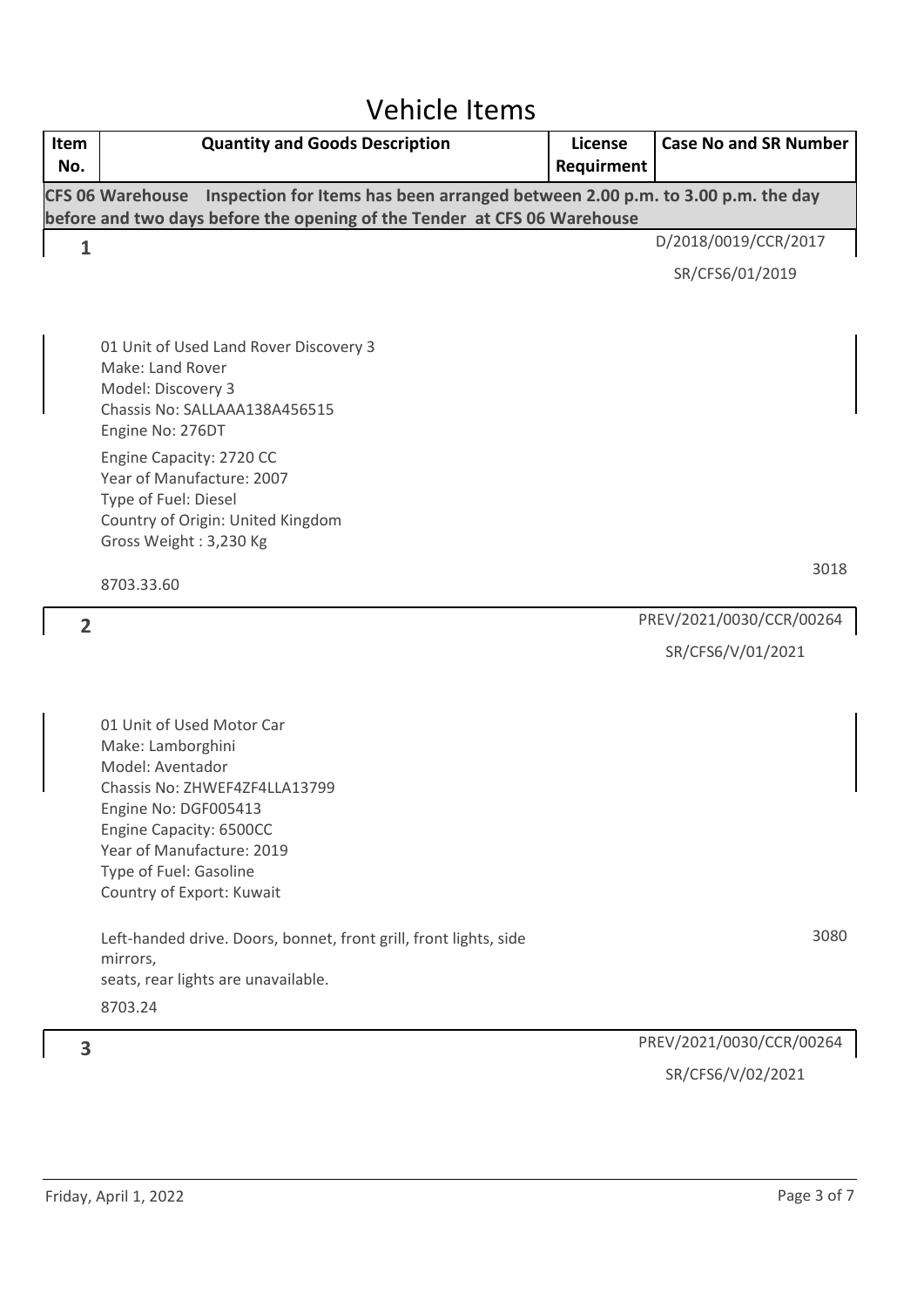| 01 Unit of used Motor Car<br>Make: Rolls Royce<br>Model: Ghost<br>Chassis No.: SCA666D07GU100094<br>Engine No.: 90241395N74B66A<br>Engine/Motor Capacity: 6600 CC<br>Year of Manufacture: 2016<br>Type of Fuel: Gasoline<br>Country of Export: Kuwait<br>3081<br>Left-handed drive. Doors, bonnet, front grill, front lights, side<br>mirrors,<br>seats, rear lights are unavailable.<br>8703.24<br><b>Gray Line II - Preventive Examination Yard</b><br>PREV/2017/0503/CCR/2661<br>4<br>1617 of 09.08.2021<br>Used Motor Car with its accessories in dismantle form<br>Make: Mercedes Benz<br>Model: 250<br>Chassis Number: 114023-20-005706<br>Engine Number: ZUNDFOLGE153624<br>Engine Capacity: 2778 CC<br>Year of Manufacture: 1971<br>Type of Fuel: Petrol<br>Contry of Origin: Germany<br>3065<br>Gross Weight:1915Kg<br>8703.23.80<br>CRTF/00018/2021<br>5<br>RTF S/R-CRTF/0247/2021 | Item<br>No. | <b>Quantity and Goods Description</b> | <b>License</b><br>Requirment | <b>Case No and SR Number</b> |
|----------------------------------------------------------------------------------------------------------------------------------------------------------------------------------------------------------------------------------------------------------------------------------------------------------------------------------------------------------------------------------------------------------------------------------------------------------------------------------------------------------------------------------------------------------------------------------------------------------------------------------------------------------------------------------------------------------------------------------------------------------------------------------------------------------------------------------------------------------------------------------------------|-------------|---------------------------------------|------------------------------|------------------------------|
|                                                                                                                                                                                                                                                                                                                                                                                                                                                                                                                                                                                                                                                                                                                                                                                                                                                                                              |             |                                       |                              |                              |
|                                                                                                                                                                                                                                                                                                                                                                                                                                                                                                                                                                                                                                                                                                                                                                                                                                                                                              |             |                                       |                              |                              |
|                                                                                                                                                                                                                                                                                                                                                                                                                                                                                                                                                                                                                                                                                                                                                                                                                                                                                              |             |                                       |                              |                              |
|                                                                                                                                                                                                                                                                                                                                                                                                                                                                                                                                                                                                                                                                                                                                                                                                                                                                                              |             |                                       |                              |                              |
|                                                                                                                                                                                                                                                                                                                                                                                                                                                                                                                                                                                                                                                                                                                                                                                                                                                                                              |             |                                       |                              |                              |
|                                                                                                                                                                                                                                                                                                                                                                                                                                                                                                                                                                                                                                                                                                                                                                                                                                                                                              |             |                                       |                              |                              |
|                                                                                                                                                                                                                                                                                                                                                                                                                                                                                                                                                                                                                                                                                                                                                                                                                                                                                              |             |                                       |                              |                              |
|                                                                                                                                                                                                                                                                                                                                                                                                                                                                                                                                                                                                                                                                                                                                                                                                                                                                                              |             |                                       |                              |                              |
|                                                                                                                                                                                                                                                                                                                                                                                                                                                                                                                                                                                                                                                                                                                                                                                                                                                                                              |             |                                       |                              |                              |
| RTF GCEU, PBEU, RCT, Orugodawatta                                                                                                                                                                                                                                                                                                                                                                                                                                                                                                                                                                                                                                                                                                                                                                                                                                                            |             |                                       |                              |                              |
|                                                                                                                                                                                                                                                                                                                                                                                                                                                                                                                                                                                                                                                                                                                                                                                                                                                                                              |             |                                       |                              |                              |
|                                                                                                                                                                                                                                                                                                                                                                                                                                                                                                                                                                                                                                                                                                                                                                                                                                                                                              |             |                                       |                              |                              |
|                                                                                                                                                                                                                                                                                                                                                                                                                                                                                                                                                                                                                                                                                                                                                                                                                                                                                              |             |                                       |                              |                              |
|                                                                                                                                                                                                                                                                                                                                                                                                                                                                                                                                                                                                                                                                                                                                                                                                                                                                                              |             |                                       |                              |                              |
|                                                                                                                                                                                                                                                                                                                                                                                                                                                                                                                                                                                                                                                                                                                                                                                                                                                                                              |             |                                       |                              |                              |
|                                                                                                                                                                                                                                                                                                                                                                                                                                                                                                                                                                                                                                                                                                                                                                                                                                                                                              |             |                                       |                              |                              |
|                                                                                                                                                                                                                                                                                                                                                                                                                                                                                                                                                                                                                                                                                                                                                                                                                                                                                              |             |                                       |                              |                              |
|                                                                                                                                                                                                                                                                                                                                                                                                                                                                                                                                                                                                                                                                                                                                                                                                                                                                                              |             |                                       |                              |                              |
|                                                                                                                                                                                                                                                                                                                                                                                                                                                                                                                                                                                                                                                                                                                                                                                                                                                                                              |             |                                       |                              |                              |
|                                                                                                                                                                                                                                                                                                                                                                                                                                                                                                                                                                                                                                                                                                                                                                                                                                                                                              |             |                                       |                              |                              |
|                                                                                                                                                                                                                                                                                                                                                                                                                                                                                                                                                                                                                                                                                                                                                                                                                                                                                              |             |                                       |                              |                              |
|                                                                                                                                                                                                                                                                                                                                                                                                                                                                                                                                                                                                                                                                                                                                                                                                                                                                                              |             |                                       |                              |                              |
|                                                                                                                                                                                                                                                                                                                                                                                                                                                                                                                                                                                                                                                                                                                                                                                                                                                                                              |             |                                       |                              |                              |
|                                                                                                                                                                                                                                                                                                                                                                                                                                                                                                                                                                                                                                                                                                                                                                                                                                                                                              |             |                                       |                              |                              |
|                                                                                                                                                                                                                                                                                                                                                                                                                                                                                                                                                                                                                                                                                                                                                                                                                                                                                              |             |                                       |                              |                              |
|                                                                                                                                                                                                                                                                                                                                                                                                                                                                                                                                                                                                                                                                                                                                                                                                                                                                                              |             |                                       |                              |                              |
|                                                                                                                                                                                                                                                                                                                                                                                                                                                                                                                                                                                                                                                                                                                                                                                                                                                                                              |             |                                       |                              |                              |
|                                                                                                                                                                                                                                                                                                                                                                                                                                                                                                                                                                                                                                                                                                                                                                                                                                                                                              |             |                                       |                              |                              |
|                                                                                                                                                                                                                                                                                                                                                                                                                                                                                                                                                                                                                                                                                                                                                                                                                                                                                              |             |                                       |                              |                              |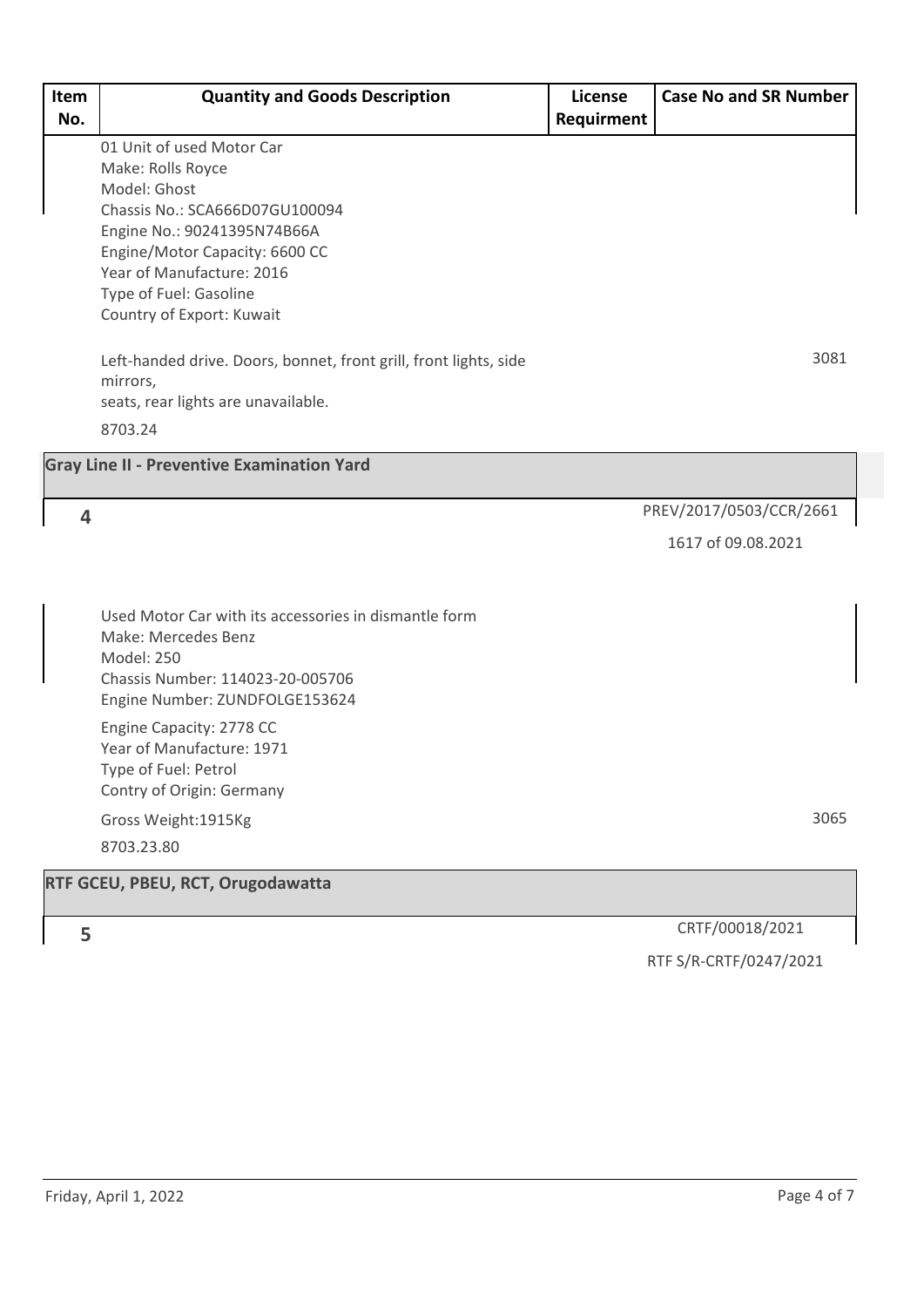| Item<br>No. | <b>Quantity and Goods Description</b>                              | License<br>Requirment | <b>Case No and SR Number</b>                    |
|-------------|--------------------------------------------------------------------|-----------------------|-------------------------------------------------|
|             | 01 Unit of Used Hummer H2 Station without Engine                   |                       |                                                 |
|             | Make: Hummer                                                       |                       |                                                 |
|             | Model: H2 Station 2009                                             |                       |                                                 |
|             | Chassis No: 5GRGN83269H100760<br>Engine No & Capacity: - No Engine |                       |                                                 |
|             | Type of Fuel: Petrol                                               |                       |                                                 |
|             | Manufacture Year: 2009                                             |                       |                                                 |
|             | Gross Weight: -                                                    |                       |                                                 |
|             | Country og Origin: Mishawaka, Indiana, USA                         |                       |                                                 |
|             | Country of Export: UAE                                             |                       |                                                 |
|             | 8703.24.60                                                         |                       | 3049                                            |
|             | <b>SALT Yard at No. 411, Ferguson Road, Colombo</b>                |                       |                                                 |
|             |                                                                    |                       |                                                 |
| 6           |                                                                    |                       | PREV/FPO/4479/2015<br>PREV/2015/04479/CCR/08825 |
|             |                                                                    |                       | SVR-73/16                                       |
|             |                                                                    |                       |                                                 |
|             |                                                                    |                       |                                                 |
|             | 01 Unit of TOYOTA Coaster/Bus<br>Make: Toyota                      |                       |                                                 |
|             | Model: BB59RZEMQS                                                  |                       |                                                 |
|             | Chassis No.: JTGEG538800001643                                     |                       |                                                 |
|             | Engine/ Motor No.: 15B-1770356                                     |                       |                                                 |
|             | Engine/Motor Capacity: 4104 CC                                     |                       |                                                 |
|             | Year of Manufacture: 2007<br>Type of Fuel: Diesel                  |                       |                                                 |
|             |                                                                    |                       |                                                 |
|             | Country of Export: Hong Kong<br>Country of Origin: Japan           |                       |                                                 |
|             | Gross Weight: -                                                    |                       |                                                 |
|             | Mileage: 158431                                                    |                       |                                                 |
|             | Colour: White and Gree                                             |                       |                                                 |
|             |                                                                    |                       | 2882                                            |
|             | 8702.10.49                                                         |                       |                                                 |
| 7           |                                                                    |                       | PREV/FPO/4478/2015                              |
|             |                                                                    |                       | PREV/2015/04478/CCR/08824                       |

SVR-74/16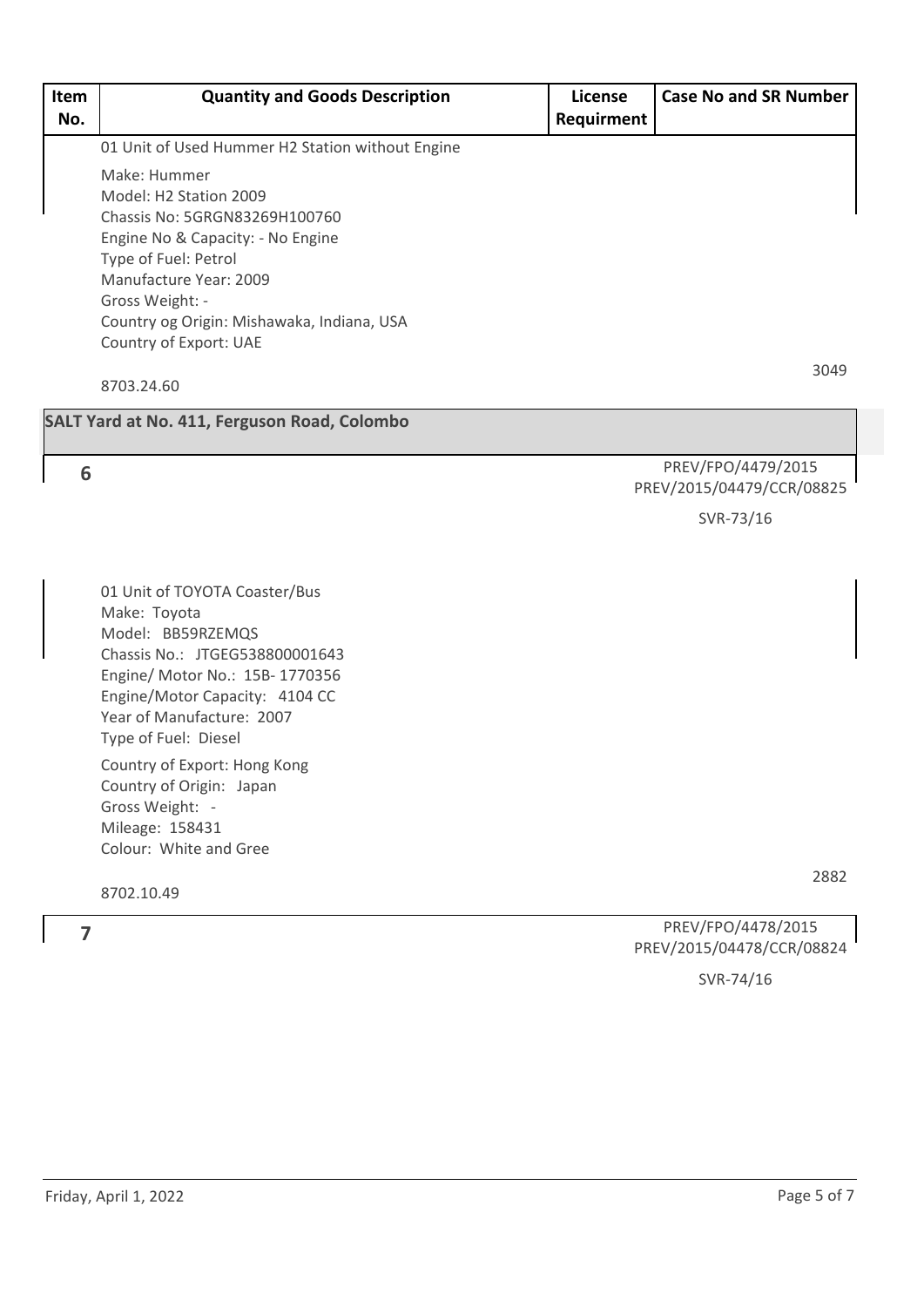| Item | <b>Quantity and Goods Description</b>              | <b>License</b> | <b>Case No and SR Number</b> |
|------|----------------------------------------------------|----------------|------------------------------|
| No.  |                                                    | Requirment     |                              |
|      | 01 Unit of Mitsubishi Rosa Bus                     |                |                              |
|      | Make: Mitsubishi<br>Model: Rosa Bus                |                |                              |
|      | Chassis No.: BE649J-B00435                         |                |                              |
|      | Engine/ Motor No.: 4D34-H83996                     |                |                              |
|      | Engine/Motor Capacity: 3907 CC                     |                |                              |
|      | Year of Manufacture: 2007                          |                |                              |
|      | Type of Fuel: Diesel                               |                |                              |
|      | Country of Export: -                               |                |                              |
|      | Country of Origin: Japan                           |                |                              |
|      | Gross Weight: -<br>Mileage: NA                     |                |                              |
|      | Colour: Blue                                       |                |                              |
|      |                                                    |                | 2883                         |
|      | 8702.10.49                                         |                |                              |
| 8    |                                                    |                | CIB/INV/010/2016             |
|      |                                                    |                | SR/SALT/V/69/2018            |
|      |                                                    |                |                              |
|      | 01 Unit of Motor Car                               |                |                              |
|      | Make: Jaguar                                       |                |                              |
|      | Model: XJ6                                         |                |                              |
|      | Chassis No: SAJJFALD3AK634570                      |                |                              |
|      | Engine No: 9EPCNA137181<br>Engine Capacity: 3980CC |                |                              |
|      | Type of Fuel: Petrol                               |                |                              |
|      | Coutry of Origin: United Kingdom                   |                |                              |
|      | Year of Manufacture: Not Traceable                 |                |                              |
|      | Gross Weight of the Vehicle:2500Kg                 |                |                              |
|      | First Registration Date: 28.03.1991                |                |                              |
|      | 8703.24.60                                         |                | 3034                         |
| 9    |                                                    |                | CIB/INV/027/2012/CCR/2737    |
|      |                                                    |                |                              |
|      |                                                    |                |                              |
|      |                                                    |                |                              |